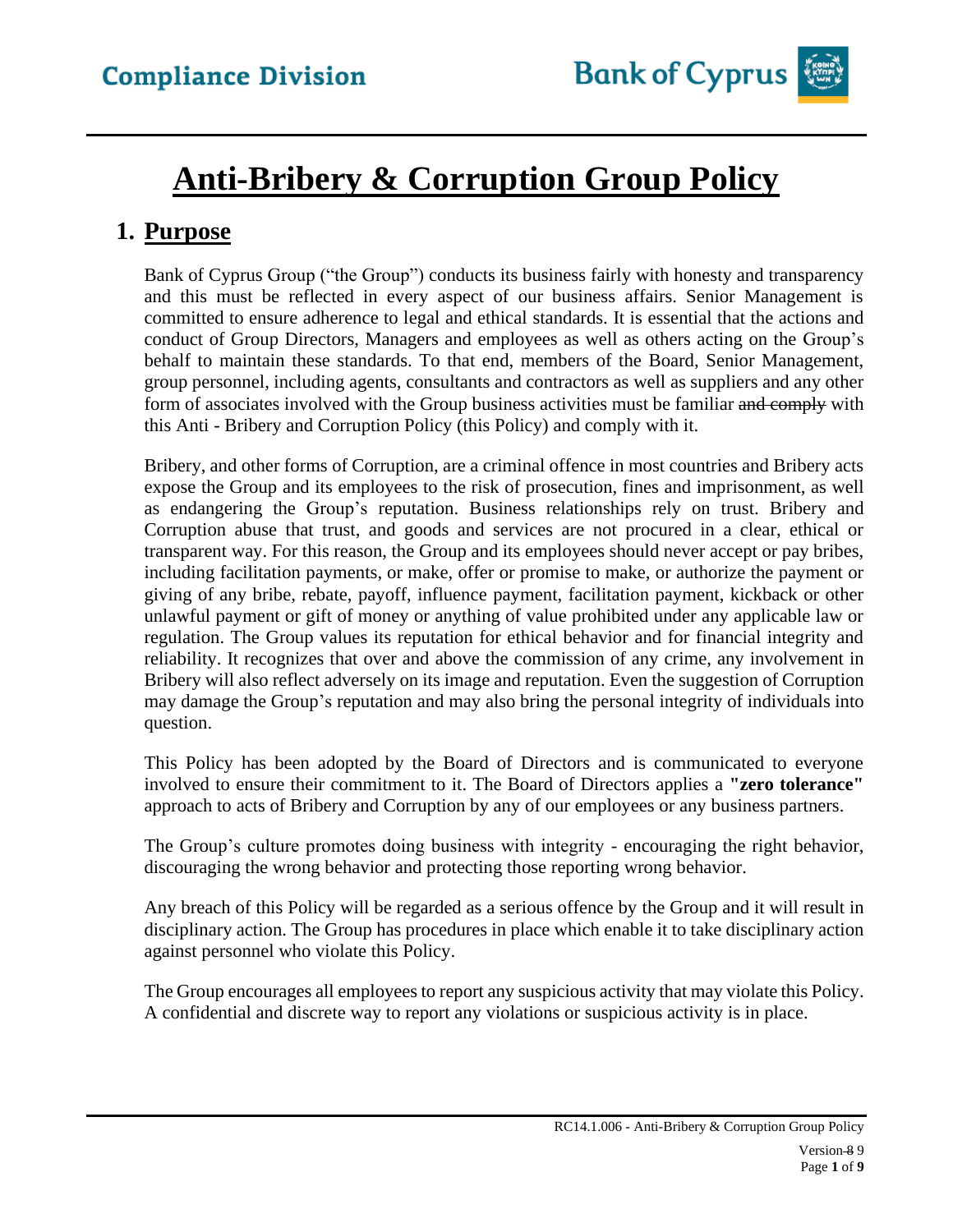

## **2. Sectors Affected**

All entities of the Group must, as a minimum, meet the requirements of this Policy. In any country where the requirements of applicable legislation, directives or practices establish a higher standard, the corresponding entities must meet those standards.

Senior Management and Board Members file an annual declaration confirming their compliance with the Anti- Bribery and Corruption Group Policy.

## **3. Policy**

The following rules and principles are particularly relevant to Bribery and Corruption issues and should be adhered by the Group:

- Principle 1: Conduct our business with integrity.
- Principle 2: Conduct our business with due skill, care and diligence.

• Principle 3: Take reasonable care to organize and control our affairs responsibly and effectively, with adequate risk management systems.

The Group is committed to prohibit the offering, promising, giving, accepting or soliciting of an advantage (monetary or not) as an inducement for an action which is illegal or which is a breach of trust or for performing functions or activities improperly constituting Improper Performance or the rewarding of persons for already performing their activities improperly. In this framework the following principles should be applied:

### **General Principles**

- i. **Senior Management:** The Group Senior Management is committed to maintain a culture in which Bribery is never acceptable and intends that its zero tolerance Policy is clearly communicated to all employees and all relevant third parties. Senior Management needs to engender a truly transparent and ethical compliance culture that encourages accountability and detects and discourages any form of Bribery.
- ii. **Charitable Contributions and Sponsorships:** Sponsorships and Charitable contributions should be according to the Group's Policy for Donations, Sponsorships and Partnerships Policy. Charitable Contributions and Sponsorships are not to be used as cover for Bribery.
- iii. **Political Activities & Contributions:** Funds, property or facilities of the Group must not be used to provide support for, or contribute to, any political organization or political candidate.
- iv. **PEPs:** All prospective relationships and transactions with PEPS must be approved by Senior Management as per Group Customer Acceptance policy.
- v. **Fees for Business Services:** Fees for business services (e.g. business associates and agents, business introducers etc.), forming part of an official fee structure, is not considered a bribe. Facilitation payments to third parties under certain circumstances when the purpose of the payment is to induce officials to perform routine functions, they are otherwise obligated to perform can be considered bribes. In relation to MiFID the Group currently prohibits the payment and/or acceptance and retaining of fees, commissions or any monetary or nonmonetary benefits to or from persons other than the client unless they are designed to enhance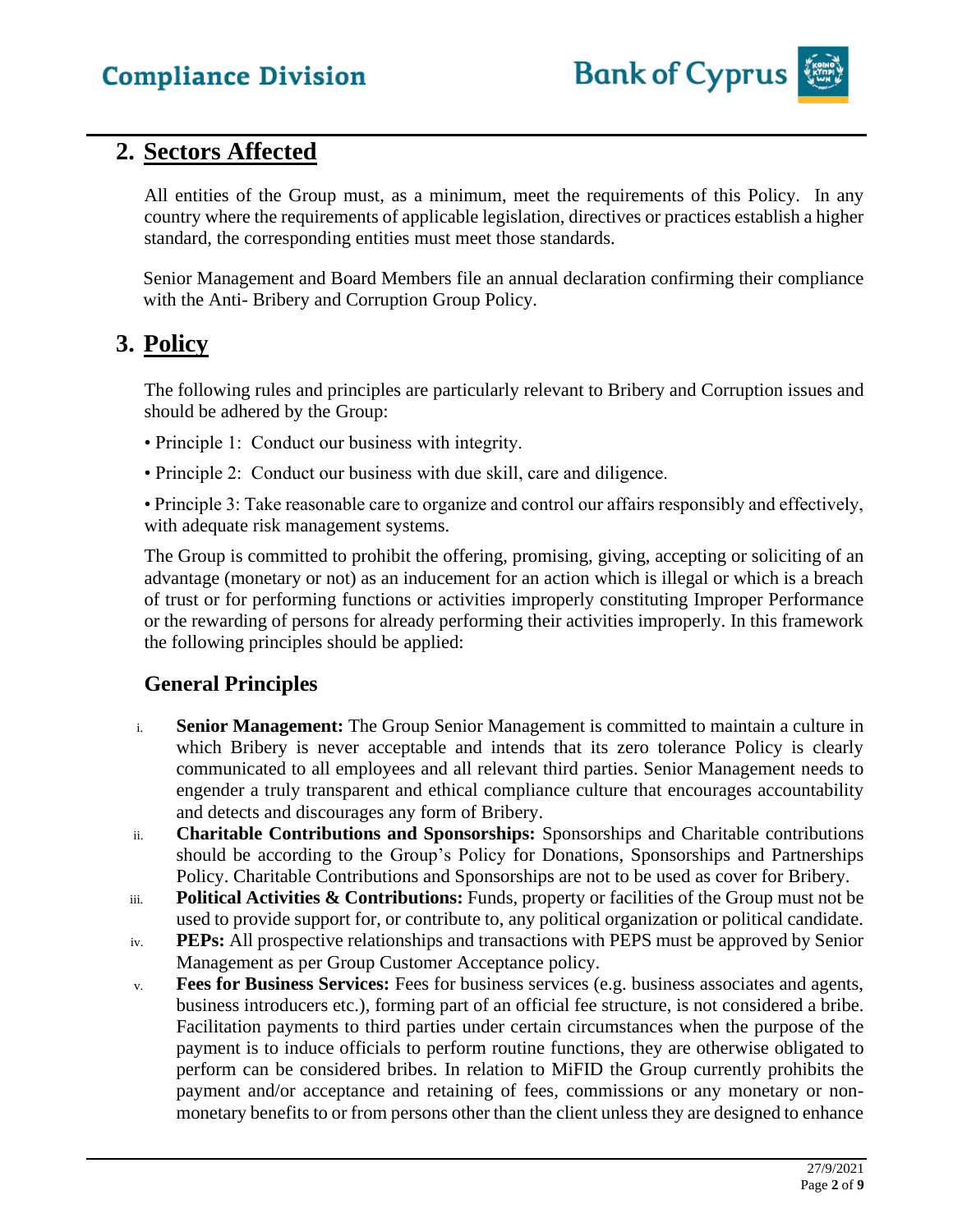the quality of service to the client, do not impair compliance with Group's duty to act honestly, fairly and professionally, in accordance with the best interests of the client and the payment or benefit is disclosed to the client.

- vi. **Public Officials:** Government and public official interactions require heightened care, diligence and transparency and a need for appropriate disclosures and prior approvals.
- vii. **Payments & Financial Controls:** Group's expenses and payments procedures and authorization processes require a clear understanding of why payments are made and to whom. We have similar expectations from our third parties. All books and records must be kept and falsifying records to conceal a bribe is a criminal offense.
- viii. **Human Resources:** All human resources practices including recruitment, training, performance evaluation and recognition reflect the Group's commitment to this Policy. Personnel will not suffer retaliation, discrimination or disciplinary action for (a) refusing to participate in any activity that they reasonably believe that it may entail a risk of Bribery and (b) raising concerns or reports for actual or suspected Bribery violation.
- ix. **New Business /Mergers & Acquisitions:** A new business/expansion/acquisition should incorporate extensive Anti-Bribery and Corruption considerations.
- x. **Code of Conduct & Code of Ethics:** The codes should encourage employee loyalty, accountability, honesty and integrity, good faith and confidentiality.
- xi. **Personal Conflict of Interest:** Any personal Conflict of Interest or perceived Conflicts should be properly disclosed and managed as per relevant Policy.
- xii. **Remuneration:** Performance bonuses, performance targets and other incentivizing elements of remuneration are reviewed periodically to verify that there are reasonable safeguards in place to prevent them from encouraging Bribery and avoid non-compliance with Mifid rules (e.g. setting sale targets that may incentivize staff members to recommend a particular option or financial instrument to clients when something else might suit them better or putting staff under pressure to meet branch targets, otherwise they will be penalized through their annual appraisal or career progression is prohibited).
- xiii. **Gifts & Hospitality:** Payments and hospitality promised or offered to/from a customer, vendor, business partners and associates or any third parties for any projects are not generally allowed unless they fall within reasonable bounds of value and occurrence and are recorded in the gift registry maintained through the Compliance management System (OneSumX) (reference in the Code of Conduct) and cannot be perceived to affect the outcome of a business transaction. Paying excessive travel and entertainment expenses on behalf of the Group to obtain and/or maintain business may be interpreted as Bribery. The following questions can assist in accepting/rejecting a gift. The recipient of the gift should examine whether the gift:
	- 1. Is reasonable and proportionate.
	- 2. It relates to legitimate business purpose.
	- 3. Is in compliance with local laws and internal policies.
	- 4. Does not create a COI or appearance of one.
	- 5. Does not create reputational risk.
	- 6. Is accurately recorded.
	- 7. Appropriate line approval has been obtained.

#### **Processes & Internal Controls**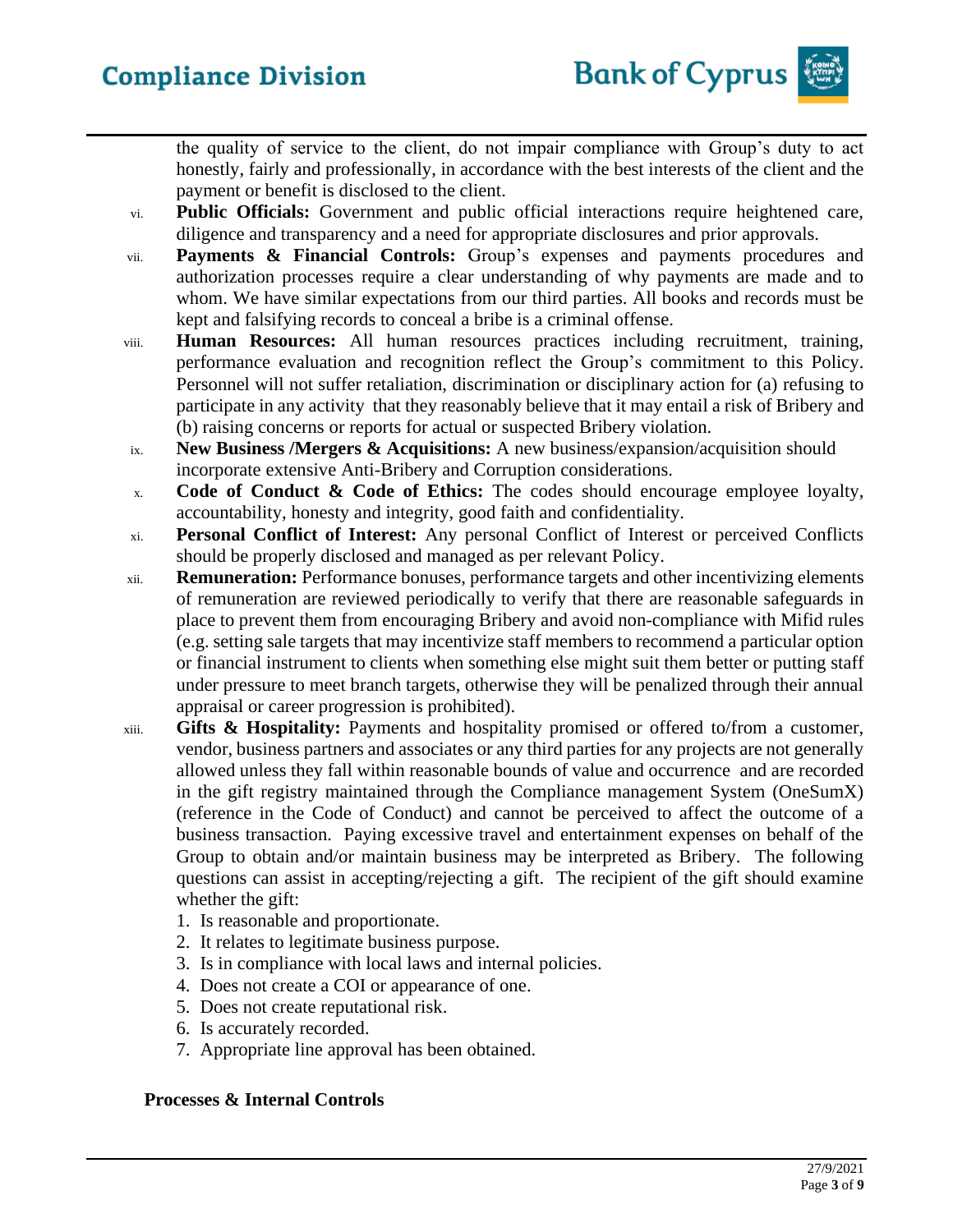

Steps are taken to assist in the assessment, prevention, detection and management of Bribery risk. These include:

- Apply thresholds for approval levels and implement policies and processes.
- Raise awareness/provide trainings.
- Perform annual risk assessments.
- Implement tools and controls, including reimbursement system controls,
- Follow disciplinary process for any breach of the provisions of this Policy and the Code of Conduct and Code of Ethics.
- Apply fraud prevention tools/systems and Key fraud indicators.
- Improve controls can be improved by advanced analytics.

#### **i) Risk Assessment**

The Group assesses the nature and extent of its exposure to potential external and internal risks of Bribery and Corruption by persons associated with it through RCSAs, CRAM workshops, fraud risk assessments, internal / external audit reviews, investigation of customer complaints, incidents etc. The risk assessment should be fully documented and updated on a periodic basis to reflect the risks and risk appetite of the Group. Devoting skilled resources and expertise to this task is essential. The assessment may form part of a general risk assessment or specialized only in relation to Bribery and Corruption with Senior Management overseeing it.

#### **ii) Due Diligence**

The Group applies due diligence procedures taking a proportionate and risk-based approach, in respect of persons who perform or will perform services on its behalf.

The Group will maintain adequate procedures to:

- Carry out due diligence checks before appointing new employees or agents.
- Sourcing procurement and vendor management processes for the purchase of goods and services aiming to maximize the value of expenditure on products and services, always within a fair, lawful and ethical framework.
- Scrutinize expense claims.
- Ensure that any corporate hospitality given or accepted is proportionate and reasonable.
- Avoid dealing with contractors and suppliers known or reasonably suspected to be paying bribes or being involved in corrupt activities. Additionally, the Group should have process in place to obtain assurance from business associates prior to the commencement of their relationship that they have in place Anti-Bribery controls which manage the relevant Bribery risk.
- Perform strict due diligence on associated persons/third parties in order to (a) identify the associated person and validate their credentials and background and (b) confirm the suitability of their specific skills and experience for the role they will be performing.
- Ensure that contracts of employment reflect the provisions of this Policy and make clear that disciplinary proceedings, including proceedings leading to dismissal for gross misconduct, will result if an employee is engaged to Bribery or Corruption.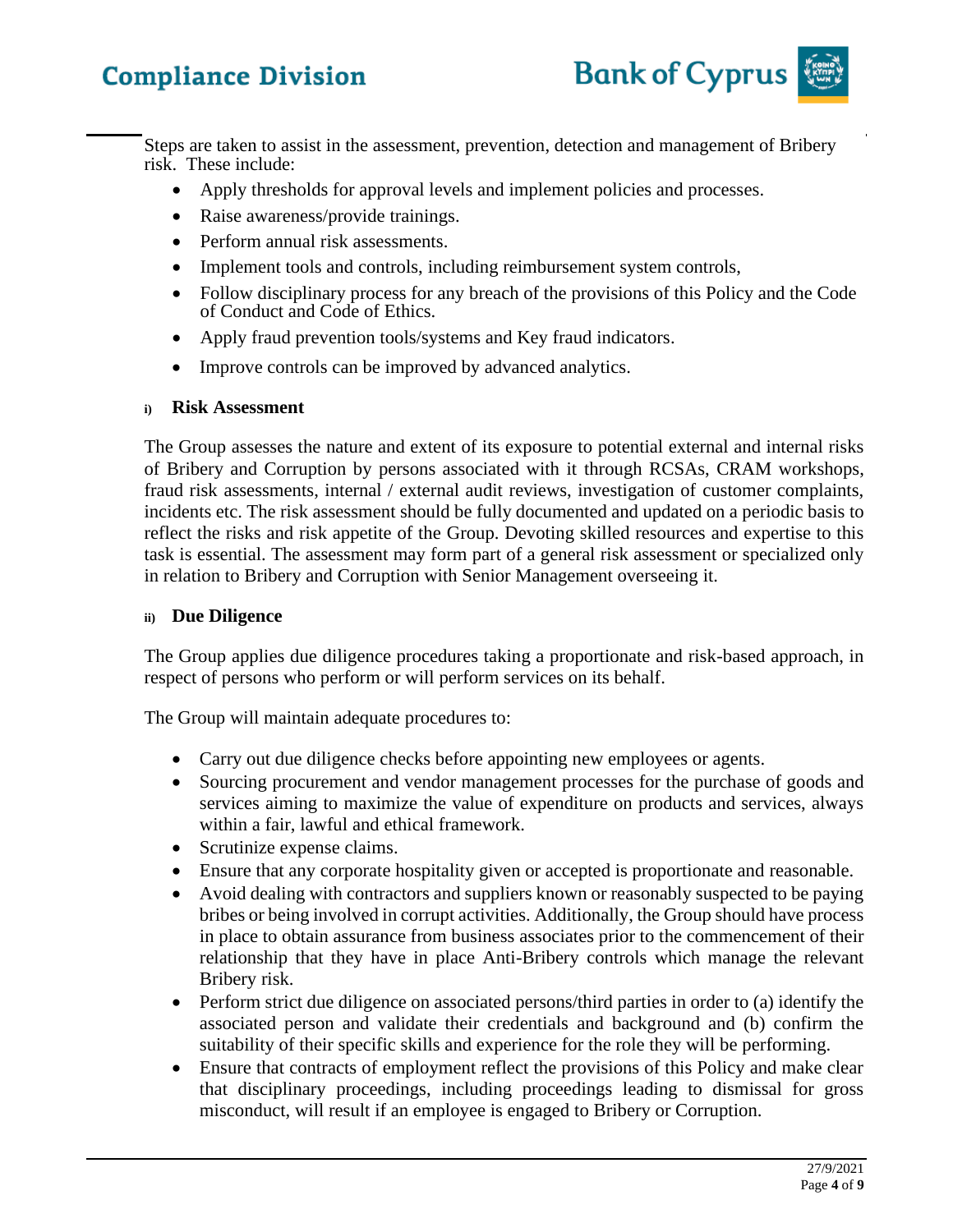#### **iii) Communication**

- The Group establishes effective internal and external communication in relation to Bribery and Corruption. We conduct business in a transparent, accountable and fair manner and these principles should be reflected via all relevant communication channels (external e.g. website, agreements/contracts etc. and internal e.g. codes, procedures etc.)
- A clear message is given from the Board of Directors and Senior Management that BOC operates a Policy of zero tolerance to Bribery and Corruption.
- The Group ensures that this Policy and the procedures for preventing Bribery and Corruption are communicated effectively to the staff and to those performing services (e.g. outsourcing contracts should include clauses on anti-Bribery issues) for the Group.
- The prevention, detection and reporting of Bribery is a personal responsibility of each and every employee of the Group and this is stated in the terms of employment and other suitable channels of communication.
- Non- financial statements of the Group include information relating to environmental, social and employee matters, respect for human rights, anti-bribery and corruption issues.

#### **iv) Accounting & Record Keeping**

- The Group maintains available for inspection accurate books and records that properly and fairly document all financial transactions.
- The accounting and record keeping practices are regularly reviewed to provide assurance on their design and effectiveness.

#### **v) Training**

Staff receives adequate training on Anti-Bribery and Corruption issues, policies and procedures. These include:

- Providing good quality, standard training on Anti-Bribery and Corruption for all staff.
- Providing additional Anti-Bribery and Corruption training for staff in high risk positions.
- Providing Anti-Bribery training during induction courses.

#### **vi) Reporting**

The Group sets out procedures to encourage the reporting of any suspicion of Bribery and Corruption, as well as ensuring that appropriate procedures are in place to process sensitive information, investigate accordingly and implement any control enhancements.

Any request for an improper payment or any indication that a person might be making corrupt payments or that a person has an intention or intends to violate this Policy, should be reported immediately. Reporting by personnel should be made through their manager or, directly to Internal Audit or Compliance. If a person suspects fraud and wants to report it anonymously, this can be done through the Whistleblowing Line which is available to all members of staff.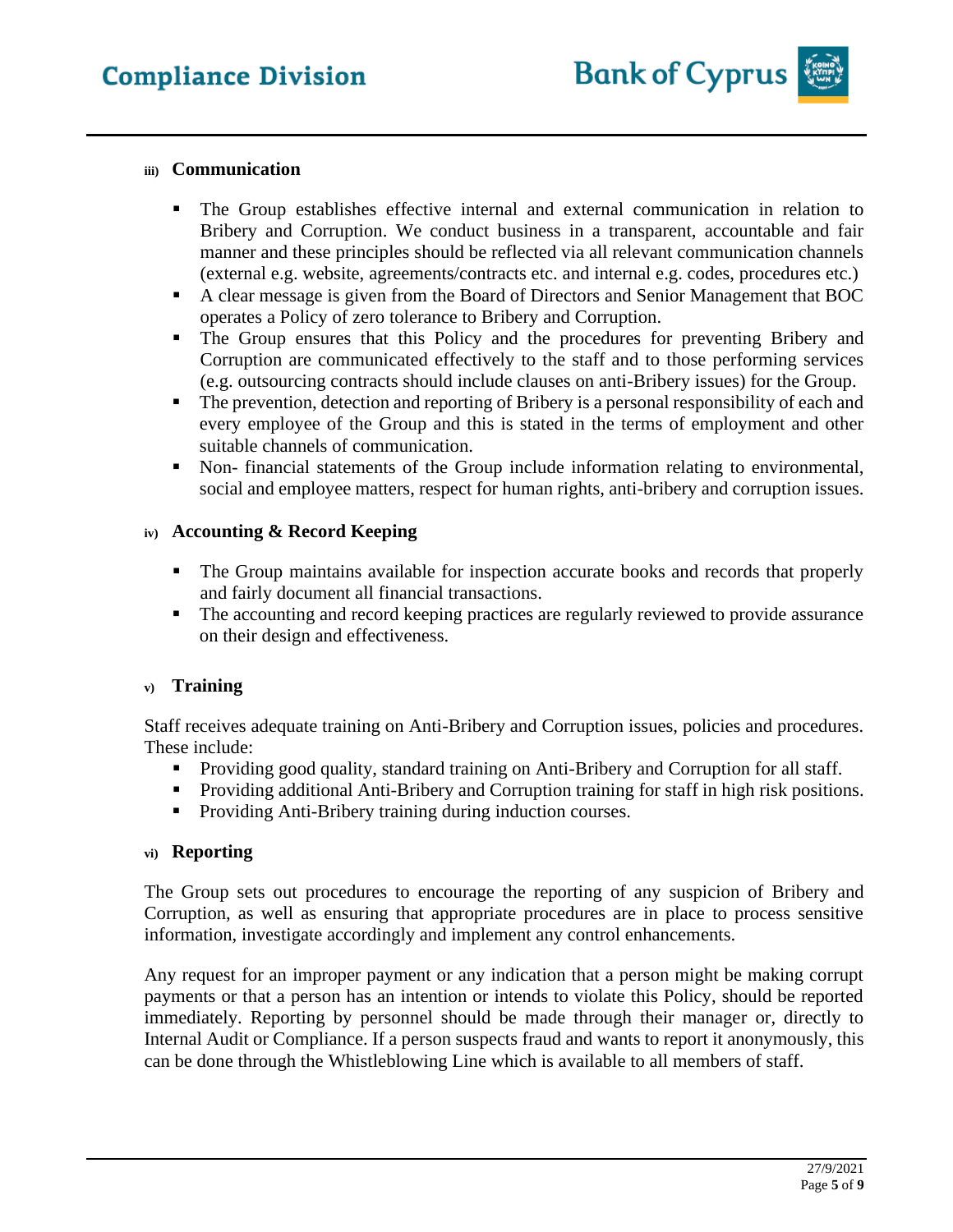

If it comes at anybody's attention/knowledge that anyone is involved in Bribery, this must be reported immediately. It doesn't matter whether the person involved is a colleague, customer or supplier.

Non-compliance issues will be assessed accordingly, and relevant measures/process should be in place to take into account also the impact on the capital adequacy and liquidity of the Group.

#### **vii) Monitoring and review**

The Group monitors, and reviews procedures designed to prevent Bribery & Corruption and makes improvements where necessary.

#### **viii) Procedure & Policies**

Overall, the Group has implemented proportionate procedures to ensure adherence to the above principles. Such should include detailed written policies & procedures for:

- Charitable Contributions & donations.
- Code of Conduct (Bribery).
- Whistle-blowing procedure/Policy.
- Recruitment processes.
- Remuneration policies
- Group Outsourcing policy.
- Procurement policies.
- Fraud Management Policy.
- New Products Services policy.
- Conflict of Interest Policy.
- Mifid II Conflict of Interest Policy

## **4. Definitions**

#### **Key Definitions**

- 1. **Bribery:** Refers to the offering, giving, soliciting, or receiving of any item of value (i.e. gift, money, loan, fee, reward or privilege, discounts, travel etc.) as a means of influencing the actions of an individual holding a public or legal duty. This type of action results in matters which instead of being that should have been handled objectively but instead are being handled in a manner best suiting the private interests of the decision maker.
- 2. **Being bribed:** It is an offence to request, agree to receive or accept a financial or other advantage with the intention that, consequently, a relevant function or activity is performed improperly constituting Improper Performance.
- 3. **Improper Performance:** When a person a) acts contrary to good faith (e.g. breach of legal or contractual requirement (e.g. favour one bidder over another in a procurement decision) or b) take advantage of a position of trust (e.g. divulge confidential information).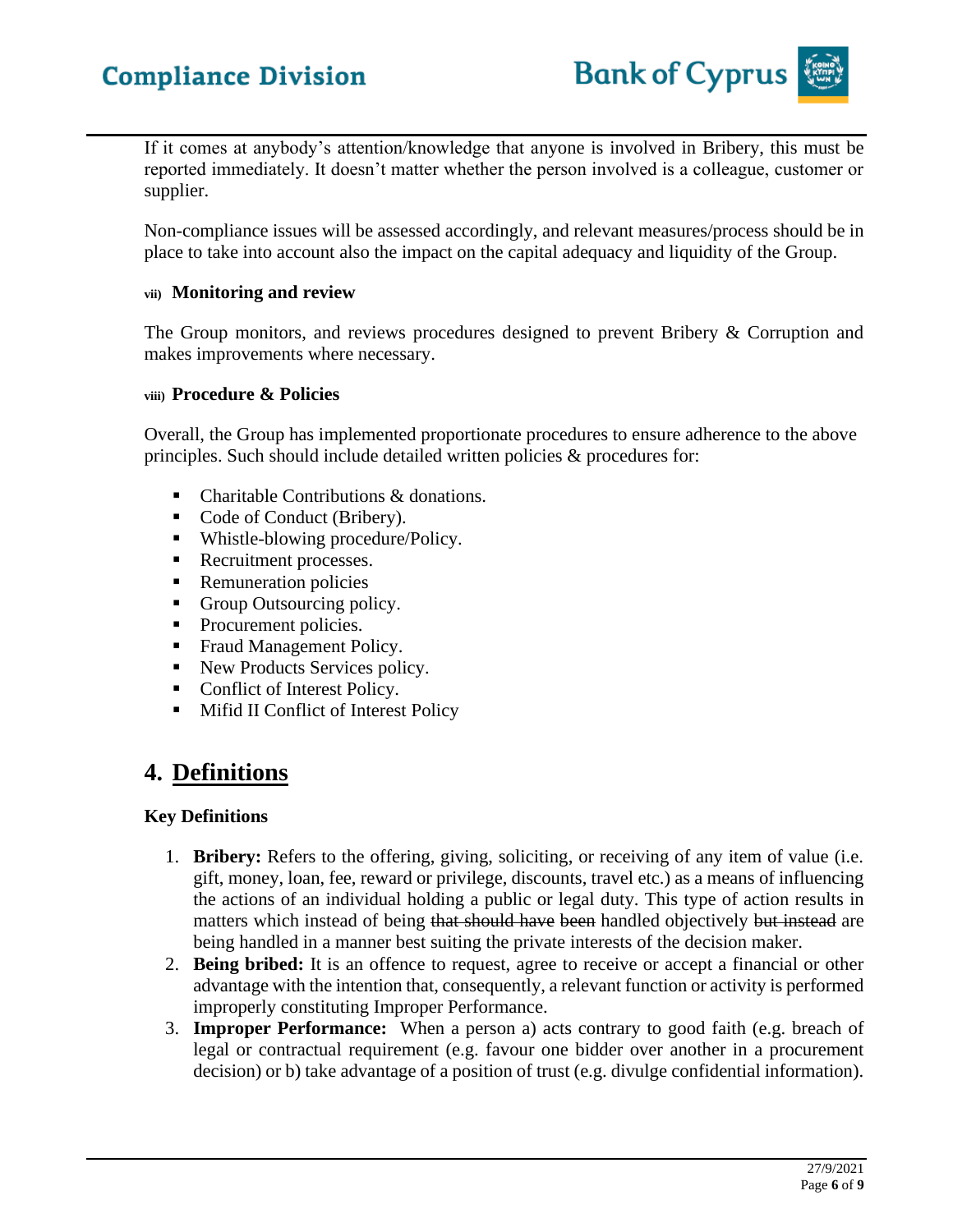- 4. **Corruption:** The abuse of entrusted power for private gain. Corruption can be classified in three ways depending on the amounts of money lost and the sector where it occurs i.e grand, political, petty.
- 5. **Facilitation Payments:** A facilitation payment is a small sum of money paid to secure or expedite the performance of a routine or necessary action to which the payer has legal or other entitlement.

## **5. Roles & Responsibilities**

All responsibilities should be clearly assigned, explained and monitored (please refer to Appendix 1).

*The information contained on this website is provided only as general information. The material on this website is owned by Bank of Cyprus Holdings Plc.*

*While Bank of Cyprus Holdings Plc endeavors to keep information up to date, it makes no representations or warranties of any kind, express or implied, about the completeness accuracy, suitability or availability with respect to the information contained on the website for any purpose. Any reliance you place on such information is therefore strictly at your own risk.* 

*In no event will Bank of Cyprus Holdings Plc be liable for any loss or damage including without limitation, indirect or consequential loss of damage, or any loss or damage whatsoever arising out of, or in connection with the use of this website's information.*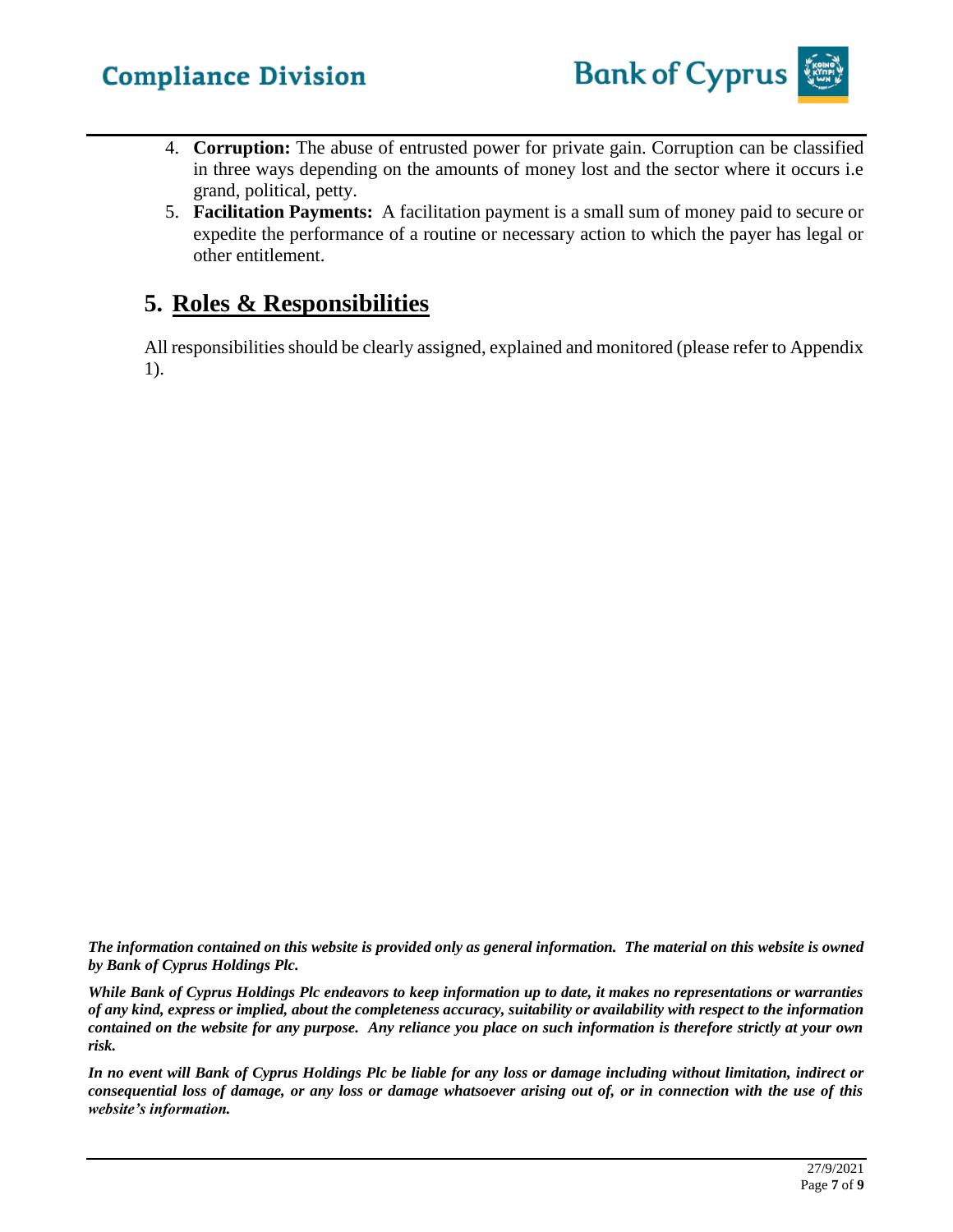### **Appendix 1**

## **RESPONSIBILITIES IN RELATION TO ANTI- BRIBERY AND CORRUPTION**

| <b>Board of Directors</b> | The Board of Directors is responsible to oversee the Group's compliance with    |
|---------------------------|---------------------------------------------------------------------------------|
|                           | this Policy.                                                                    |
|                           | An integral element is to set out "The tone from the top". This can be done in  |
|                           | writing and should set clear behavioral expectations and standards.             |
| <b>CEO</b>                | The CEO has the final responsibility to implement and ensure adherence to       |
|                           | this Policy throughout the Group, and the imposition of remedial action.        |
| <b>Line Directors</b>     | The Line Directors have the ultimate responsibility and accountability for      |
|                           | adherence to this Policy within their Divisions (as first Line of Defense).     |
|                           | Local Managers or Regional Managers are responsible to inform their LCOs        |
|                           | as to the gifts relating to their area.                                         |
| <b>Human Resources</b>    | 1. Incorporate Anti-Bribery and Corruption provisions to the Code of            |
|                           | <b>Conduct and Code of Ethics.</b>                                              |
|                           | Perform due diligence checks before appointing new employees.<br>2.             |
|                           | Train employees on Anti- Bribery and Corruption issues and add the<br>3.        |
|                           | provisions of this Policy to the induction courses.                             |
|                           | 4. Design and implement disciplinary procedures.                                |
| Procurement               | Develop and maintain sourcing procurement and vendor management<br>1.           |
|                           | policies and procedures ensuring proper management of Anti-Bribery and          |
|                           | Corruption risks.                                                               |
|                           | Making the principles of this Policy available to business partners and<br>2.   |
|                           | associated persons.                                                             |
|                           | 3. Incorporate in the outsourcing contracts terms on Anti-Bribery and           |
|                           | Corruption.                                                                     |
|                           | 4. Promote due diligence checks before appointing new agents/outsourcing        |
|                           | partners/vendors.                                                               |
| Organization              | The Organization Department is responsible for communicating this Policy to     |
| Department                | all employees and ensuring that all the key principles of this Policy are fully |
|                           | incorporated in all relevant procedures.                                        |
| Compliance                | 1. Update this policy as and when required.                                     |
| Division                  | 2. Provide guidance, support and advice across the Group for the                |
|                           | implementation of this Policy.                                                  |
|                           | Train employees on Anti- Bribery issues and add the provisions of this<br>3.    |
|                           | Policy to the induction courses.                                                |
|                           | 4. As owners of the Policy they shall have direct and prompt access to the      |
|                           | Board of Directors and Senior Management in the event that any issue            |
|                           | or concern needs to be raised in relation to bribery.                           |
|                           | 5. Provide statistics to ExCo on a quarterly basis on COI and gift registry.    |